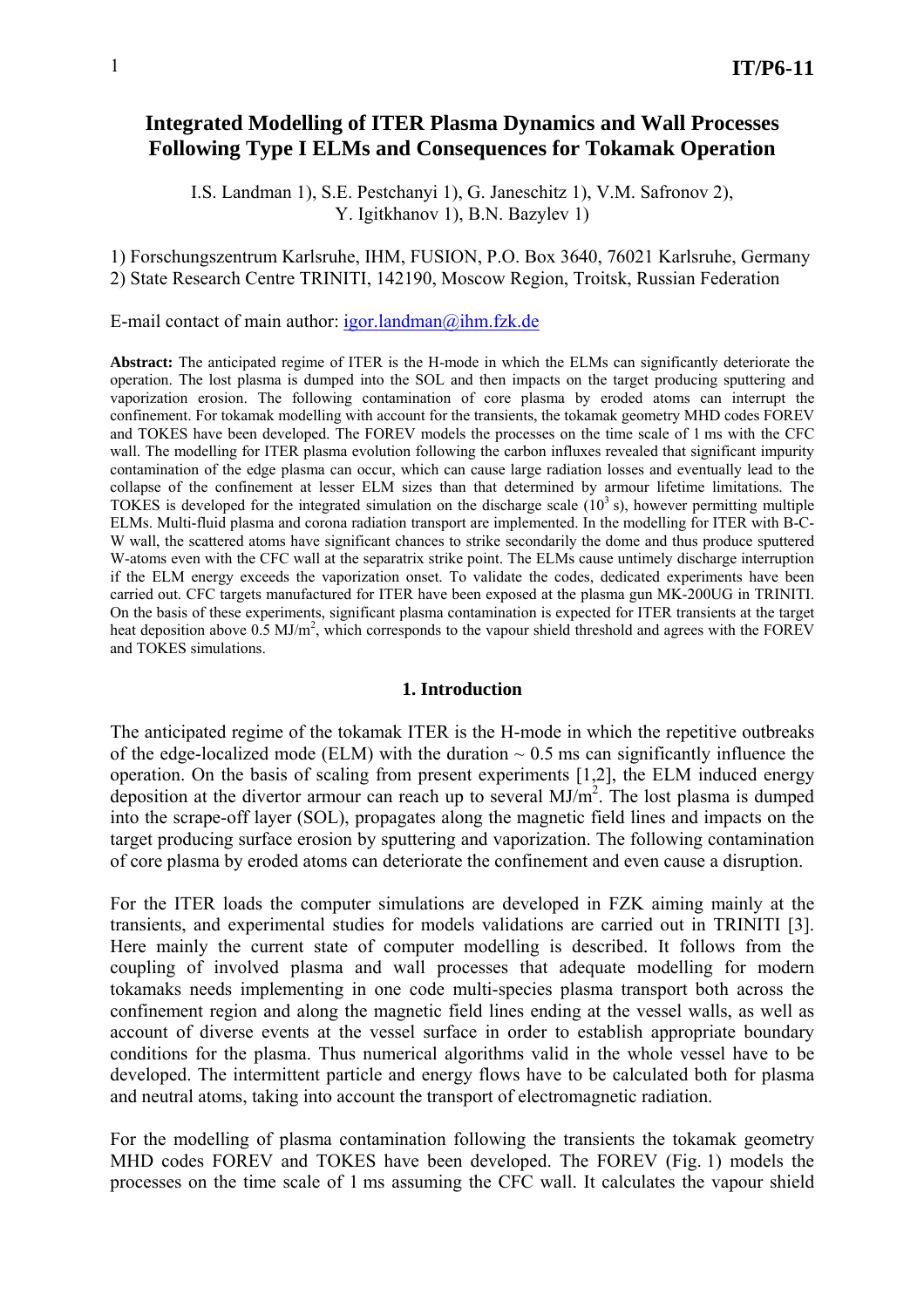

*FIG. 1: FOREV: Transport of C-ions in the ITER vessel: the red colour corresponds to a* minimum ion density  $n_{min}$ , cyan – to the *maximum*  $n_{max}$  that can reach  $3 \times 10^{22}$  m<sup>-3</sup>.



*FIG. 2. The ITER poloidal layout in TOKES with the triangular meshes, the magnetic flux coordinates and the wall coordinate X.* 

that develops in front of ITER divertor surface protecting it after strong ELMs and during the disruptions and the following propagation of eroded ionized carbon into the SOL and the edge of confined plasma. The TOKES (Fig. 2) was recently developed for the integrated simulation on the discharge scale  $(10^3 \text{ s})$  with nominal time step of a few ms, however permitting multiple ELMs during which the time step gets as small as necessary. In this code the magnetic field can evolve together with the confined plasma, because the currents are recalculated after each time step. Poloidal field coils (not shown) automatically control plasma shape. The Pfirsch-Schlüter multi-fluid plasma model with the gyro-Bohm cross-diffusion and

thermal conduction are implemented so far. The fluids are ionized plasma species from hydrogen isotopes to tungsten of different charge states and bound electron excitation states. The detailed species description in the confinement region allowed implementation of corona model including ionization equilibrium. The SOL transport is implemented based on the guiding centre model for the ions.

For validation of FOREV a dedicated research has been developed in frame of FZK-TRINITI collaboration. CFC targets manufactured in EU for ITER divertor armour have been exposed to pulsed magnetized hydrogen streams at the plasma gun MK-200UG, with the pulse duration 0.05 ms, ion energy 2.5 keV and in leading magnetic field up to 2.5 T [3]. Radiation properties of evaporated carbon were studied near the target surface up to the distance of 15 cm. The multiple ionization of carbon ions, their temperature, density and velocity have been measured as functions of plasma load.

## **2. FOREV modelling of plasma contamination**

During a disruption the heat flux q on the target surface increases drastically compared to that of ELM. However, the surface impact gets limited due to a vapour shield that forms from eroded and ionized material close to SSP. A large fraction of impacting energy is reradiated by the vapour shield carbon plasma onto the structures surrounding the divertor. The carbon expands into SOL and then penetrates into the confinement region. As a consequence, the thermal energy of confined plasma is reradiated onto the first wall directly from the pedestal. In FOREV scenario simulating this process (see Fig. 1) the loss of confinement is assumed due to a drastic increase of plasma cross-diffusion coefficient D⊥, fitting its magnitude to the fluxes from  $q = 30$  to 130 GW.

After disruption onset, D<sub>⊥</sub> grows linearly during 0.2 ms and then it remains constant for 3 ms. Target vaporization starts from 0.06 ms ( $q = 130$ ) to 0.2 ms ( $q = 30$ ). The carbon expanding in SOL has varying densities of  $10^{21}$  -  $10^{22}$  m<sup>-3</sup> that depend on q. However, q weakly changes the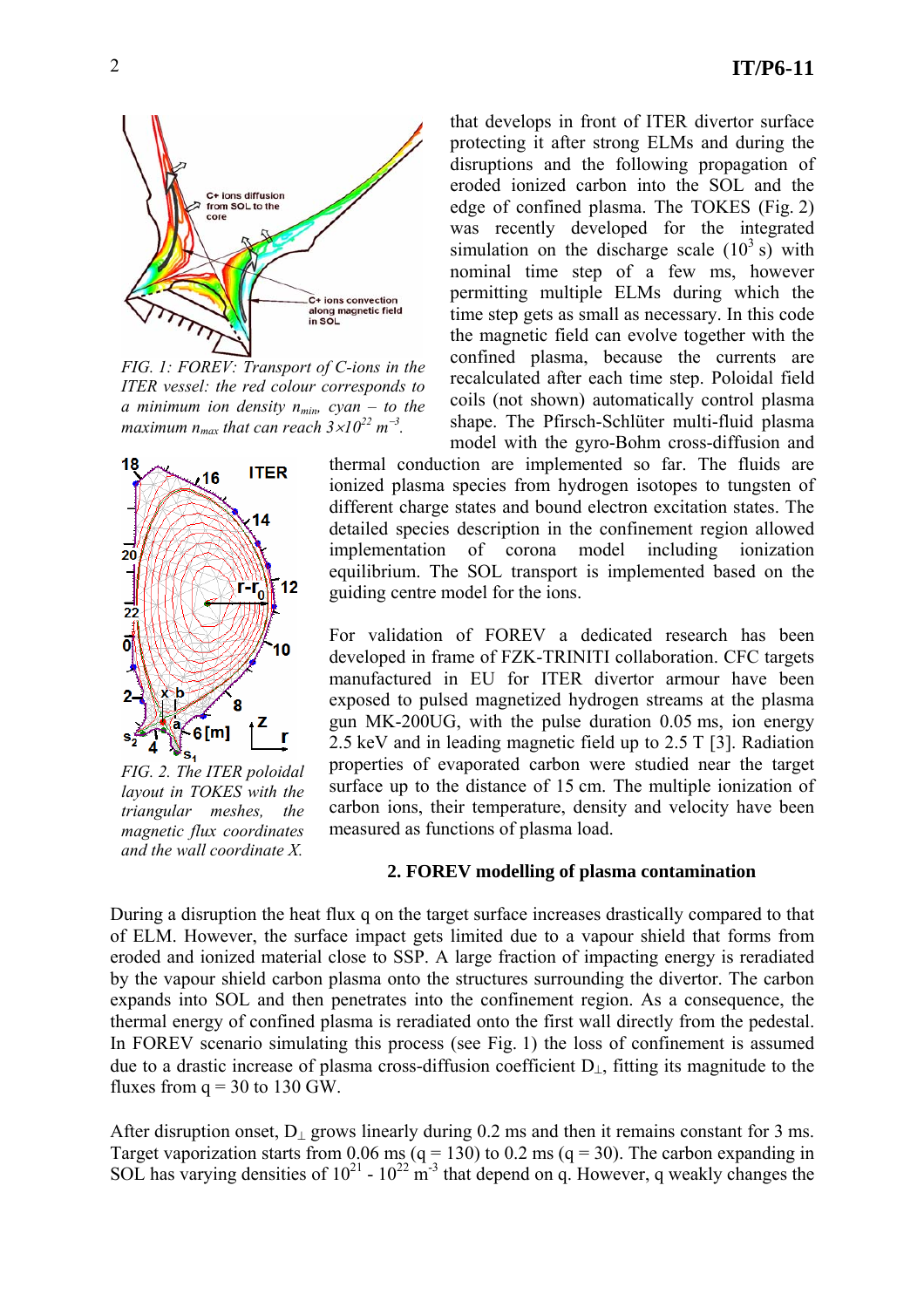carbon temperature limited by a few eV, because the energy is immediately converted into the radiation ('radiation barrier'). As the result, at the divertor target the flux reduces getting about  $10^{-2}$ q but it keeps a small vaporization rate. The SOL carbon plasma crosses the separatrix in vicinity of the x-point and also diffuses to the first wall. In the pedestal the



*FIG. 3: Simulated radiation power from the divertor region (in red) and the core (blue) for a disruption with q = 63 GW.* 

carbon inflow causes fast radiation cooling of confined plasma. The time dependence of radiation power from the divertor region, in comparison with that from the pedestal, is shown in Fig. 3. The disruptions with smaller q produce radiation mainly from the divertor region and increasing q leads to larger radiation losses from the pedestal. At  $q = 130$  GW the pedestal losses reach 85%. The pedestal plasma is eventually cooled down to a few eV and the confinement terminates within 3 ms.

For ELMs, the FOREV simulations revealed that the vaporization at the divertor plate can be described in a simplified way, which saves considerably the CPU time. This model uses the result that the plasma shield temperature is not

sensitive of q. The simulations for ELMs with the shielding showed that after the vaporization onset followed by a short transition period the vaporization rate  $r_{\text{vap}}$  becomes almost constant during  $0.15 - 0.18$  ms, and  $r_{\text{van}}$  depends only on the heat flux increase rate  $\dot{G}$  of ELM. Presurface carbon density becomes also approximately constant. As the result, maximum vaporization depth  $h_{\text{van}}$  after e.g. one ELM of the duration  $\tau = 0.5$  ms saturates at increasing G at  $h_{\text{vap}} \approx 6.5$  µm. As  $h_{\text{vap}}$  the vaporization area increases with increasing G, the vaporized amount *N*vap does not saturate. The following analytical formula fits well calculated dependence of  $r_{\text{vap}}$  on  $\dot{G}$ :

 $r_{vap}$   $\left[ \frac{\text{atom}}{m^2 s} \right] = 1.5 \cdot 10^{27} \ln(\dot{G}/\dot{G}_0), \quad \dot{G} \ge \dot{G}_0, \quad \dot{G}_0 = 0.15 \times 10^5 \text{ GW/m}^2/\text{s}$ 

For example, at the ELM deposition energy  $1.8 \text{ MJ/m}^2$ , which corresponds to  $\dot{G} = 0.27 \times 10^5$  GW/m<sup>2</sup>/s and  $\tau = 0.5$  ms, evaporated amount follows as  $N_{\text{vap}} = 0.88 \times 10^{23}$  m<sup>-2</sup>.

## **3. Experiments at MK-200 UG and FOREV validation**



*FIG. 4:* Surface temperature of CFC target evaluated for surface emissivity 1 (in blue), 0.8 (green) and 0.6 (red);  $q = 0.24$  MJ/m<sup>2</sup>.

The MK-200UG reproduces such parameters of ITER ELMs as the energy flux, impact ion energy, plasma density and pressure. The CFC NB31 was tested under the heat fluxes of varying magnitude. The samples have a flat rectangular shape with a face surface 2.5x2.5 cm and the thickness 1 cm. To measure the absorbed energy, the targets are equipped by thermocouples. The surface temperature  $T_s$  is measured by a pyrometer with time resolution 0.1 µs. For analyses of evaporated carbon, visible (4000-7000A) and EUV (10-400A) spectrometers with space resolution of 0.1 cm were applied [3].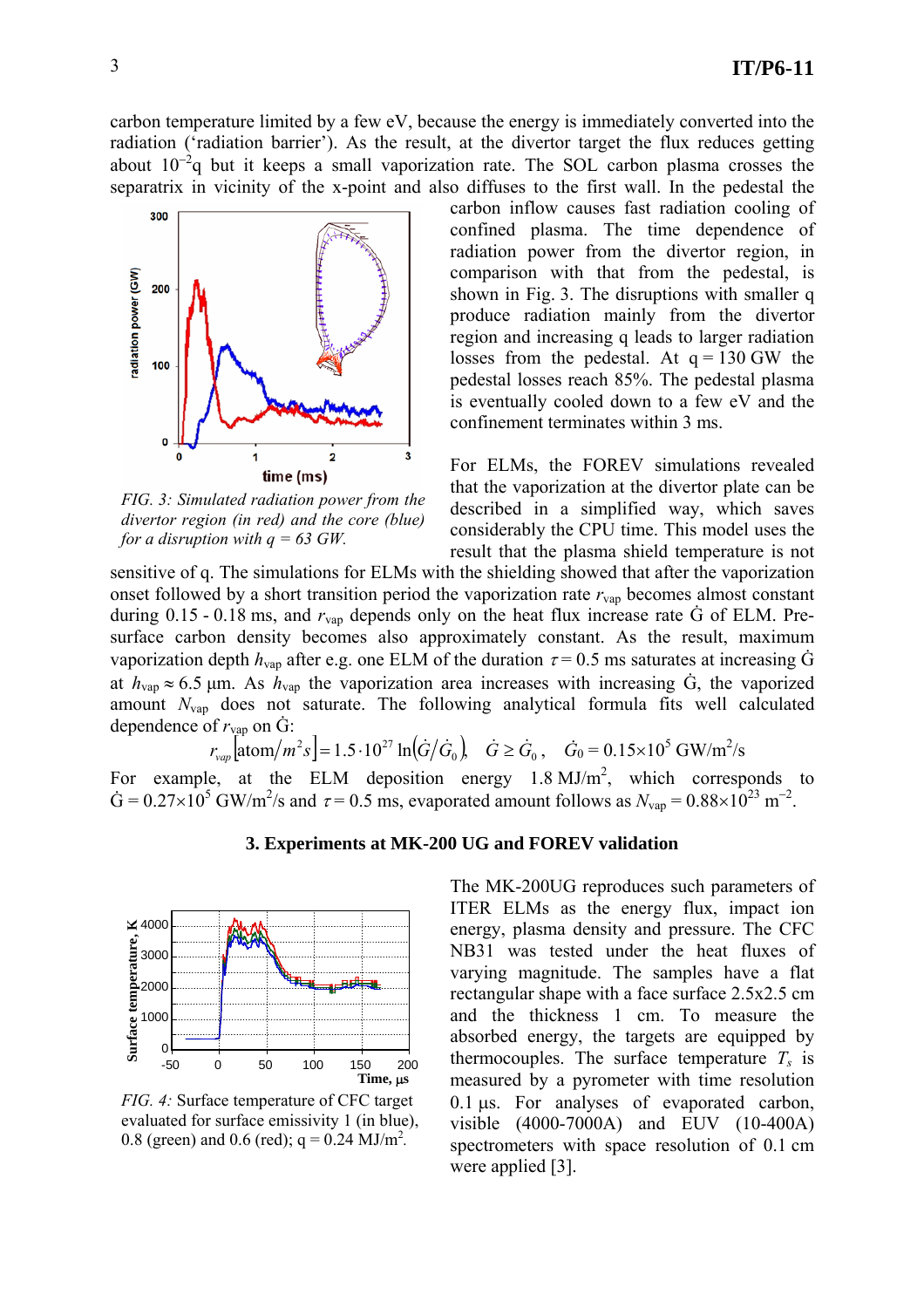For evaluation of CFC thermal conductivity,  $\lambda$ , flux threshold of CFC evaporation has been measured and then compared with FOREV value [4]. Also the vapour shield threshold was experimentally detected. A weak evaporation occurs already at  $q \sim 0.15 \text{ MJ/m}^2$  ( $T_s \approx 3000 \text{ K}$ ) and at  $q \approx 0.2 \text{ MJ/m}^2$  ( $T_s \approx 4000 \text{ K}$ ) intense evaporation starts. With further increase of q,  $T_s$ remains unaltered, which indicates that the vaporization threshold equals  $0.2 \text{ MJ/m}^2$ . Fig. 4 presents  $T_s$  measured by the pyrometer at  $q = 0.24$  MJ/m<sup>2</sup>. These measurements confirm also the threshold 0.2 MJ/m<sup>2</sup>. At q = 0.2 – 0.3 MJ/m<sup>2</sup> the carbon plasma consists of  $C^{+1} - C^{+5}$  ions reaching the temperature  $10 - 30$  eV. The density of C near the surface is  $n_c = 2 \times 10^{23}$  m<sup>-3</sup>, and C propagates along the magnetic field with a velocity  $1-2\times10^4$  m/s and  $n_c > 10^{21}$ m<sup>-3</sup>.



*Fig.* 5. Measured and simulated surface temperature  $T_s$  for  $q = 0.24$  MJ/m<sup>2</sup>, 0.145 MJ/m<sup>2</sup> and 0.09 MJ/m<sup>2</sup> are shown, in respect of the plots. The lower numerical curve of  $T_s$  (in green) *corresponds to*  $\lambda \approx \lambda_{ref}$  *and the other (blue) to*  $\lambda \approx 0.35 \lambda_{ref}$ .



*FIG. 6: Comparison of measured and simulated space distribution of electron density in front of CFC target at 13 µs.*   $q = 0.3$  *MJ/m<sup>2</sup>*,  $\lambda = 0.35 \lambda_{ref}$ .

Comparison of measurements for the CFC target with respective FOREV simulations revealed that the numerical results are incompatible with the reference thermal conductivity  $\lambda_{ref}$  of NB31 used in the calculations. However, if assuming  $\lambda \approx \lambda_{ref}/3$  at all temperatures, the disagreement significantly decreases. It seems that after a hundred of severe thermal shocks the CFC fibres get significantly degraded due to the brittle destruction on the depth of 0.1 - 0.2 mm. Therefore the contradiction is attributed to a thin pre-surface layer of few hundred µm which was damaged by the previous impacts. As to the CFC bulk, it can have  $\lambda \approx \lambda_{ref.}$  For stationary heating regime, the temperature drop across the damaged layer is small compared to bulk

temperature drop. In this case  $\lambda_{ref}$  determines the thermal transport. But during the fast heating on the time scale 0.1 ms only the pre-surface layer participates in the transport, which can significantly decrease involved  $\lambda$  if the surface is damaged. The measured and simulated surface temperature and plasma shield densities at  $10 - 15$  us and the distance 1 cm from the surface are shown in Figs. 5 and 6. Thus by fitting  $\lambda$  a good agreement between the measured and the calculated electron density and surface temperature was finally achieved.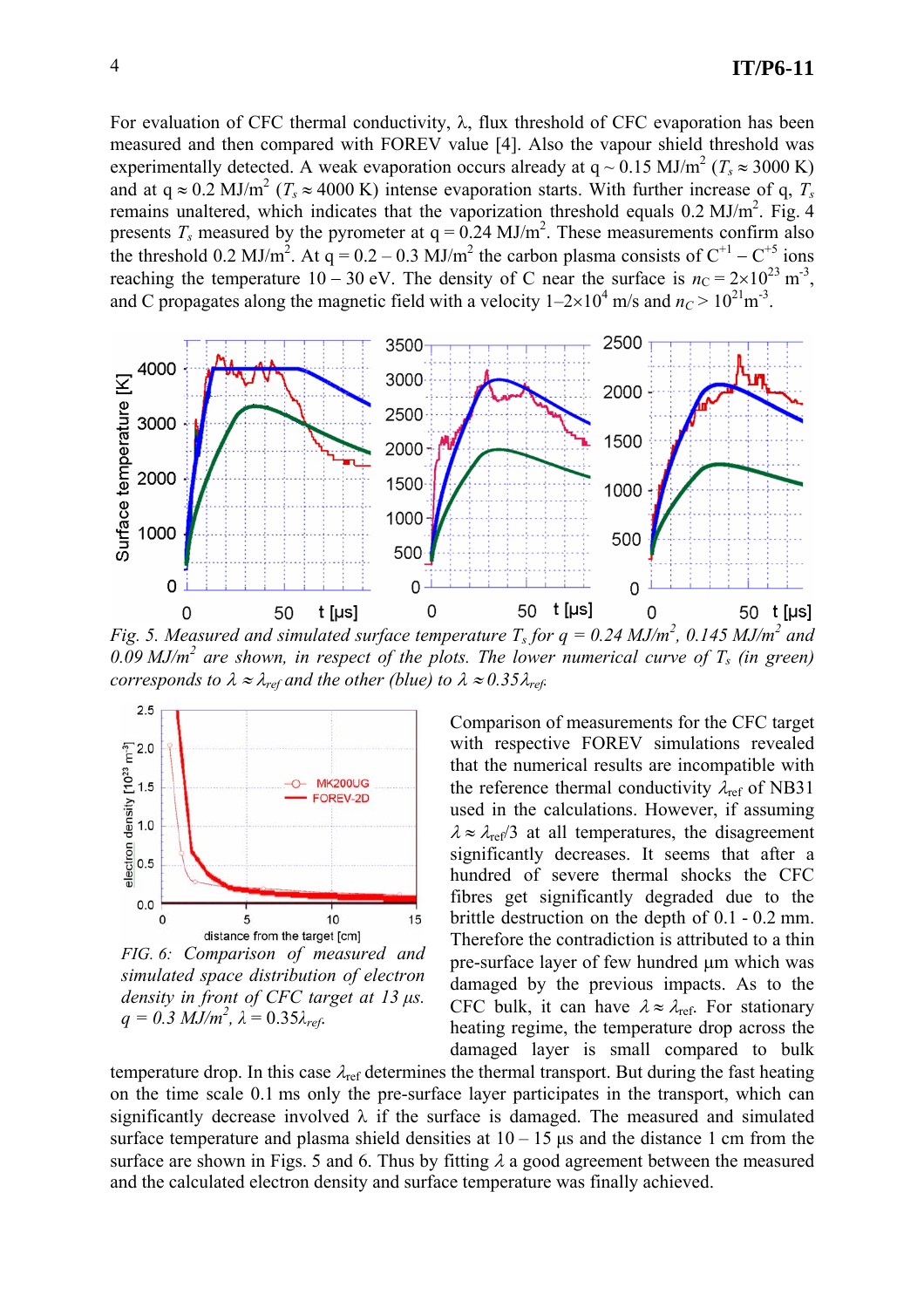#### **4. TOKES development for integrated simulations of ITER ELMy H-mode**

The new TOKES features include the gyro-Bohm transport model that takes account of neoclassical effect and allows controlled fusion power and feedback on the beam heating, and a plasma impact model based on the guiding centre approximation for the ions lost through the separatrix and then guided to vicinity of SSP (marked with " $s_1$ " and " $s_2$ " at Fig. 1) [5]. Either the W-divertor or that with the replacements of W by two CFC-armour fragments at  $X = (2.8 -$ 3.4) and (5.3-5.9) m was simulated. For the first wall  $(X < 2$  and  $X > 7$  m) Be-armour is set.

In TOKES simulations for the fusion gain 10 without the ELMs, the CFC surface temperature remains below the vaporization point. In this case the physical sputtering erosion and the backscattering are taken into account. At the impact the ions are assumed to recombine. The atoms scattered from the SSP have significant chances to strike secondarily the dome and thus produce sputtered W-atoms even with the C-wall at SSP. There is no unlimited contamination: the impurity densities remain limited as  $n_w < 5 \times 10^{15}$  m<sup>-3</sup>, n<sub>C</sub> <  $3 \times 10^{16}$  m<sup>-3</sup> and  $n_{\text{Be}}$  < 2×10<sup>15</sup> m<sup>-3</sup>, which is attributed to the entrainment of impurities by the outflow of D- and T-ions fuelled (by equal amounts) into the confinement region. The heat outflow from the plasma reaches 82 MW and the radiation losses 5 MW. These losses are balanced by the fusion power of  $\alpha$ -particles and the beam power 30 MW. The surface maximum temperature exceeded 3000 deg(K). In current regime of TOKES simulations the separatrix temperature  $T<sub>S</sub>$ is about 1.5 keV. Thus all involved species but W-impurity are fully ionized. For a Be-C-W wall at the discharge time  $t = 150$  s the bremsstrahlung load is obtained to be rather small  $(11 \text{ kW/m}^2)$  and thus a small surface temperature rise due to radiation follows (about 10 deg).

The ELMs as simulated with TOKES can cause untimely discharge interruption. To estimate the range of tolerable ELMs, the ELM energy  $W_{\text{ELM}}$  (MJ) was varied in a wide range keeping for the ELM duration  $\tau_{\text{ELM}} = 0.3$  ms. Based on the simulations with the C-fragments, at  $4 < W_{\text{ELM}} < 15$  the termination time is approximated as  $t_{\text{max}}(s) \approx 3 \times (15 - W_{\text{ELM}})^2 / (W_{\text{ELM}} - 4)^2$ . At  $W_{\text{ELM}}$  < 4,  $t_{\text{max}} = \infty$  is obtained, and at  $W_{\text{ELM}} > 15$  the termination occurs immediately after reaching the vaporization temperature 4100 K during the first ELM. Our attempt to solely replace the C-fragments by the W-wall resulted in immediate termination of even ELMy-free discharge within one second caused by drastic increase of tungsten density in the confinement region. Fig. 7 demonstrates the behaviour of  $n<sub>W</sub>$  and  $T<sub>W</sub>$  when after reaching the steady state equilibrium with the Be-C-W wall, C was suddenly replaced by W at the moment 200 s. During the discharge decay time ∆*t* the radiation flux increases drastically, reaching in the maximum about 1 GW at  $\Delta t = 0.1$  s and then dropping down to 0.1 GW at  $\Delta t = 0.5$  s. It is



*FIG. 7. The decay of discharge after replacement of C-fragment by W wall with the indicated time intervals after the moment 200 s.* 

concluded that the reason of the abrupt contamination is the development of W selfsputtering at high  $T<sub>S</sub>$  because of acceleration of impacting ions in the pre-surface sheath up to 4.5 keV. According to the TOKES database, the sputtering yield *Y<sub>WW</sub>* at the impact energy of W ions 4.5 keV reaches  $Y_{WW} \approx 3$ . Within  $\Delta t \sim 10^{-2}$  s the W sputtering becomes due to the W impurity coming from the hot plasma.

The new TOKES model for ion populations *Nmzk* and radiation transport is described in [6], with *m* the isotope index from H, D, T to W, *z* the charge state and  $k$  the level index. The  $N_{mzk}$  are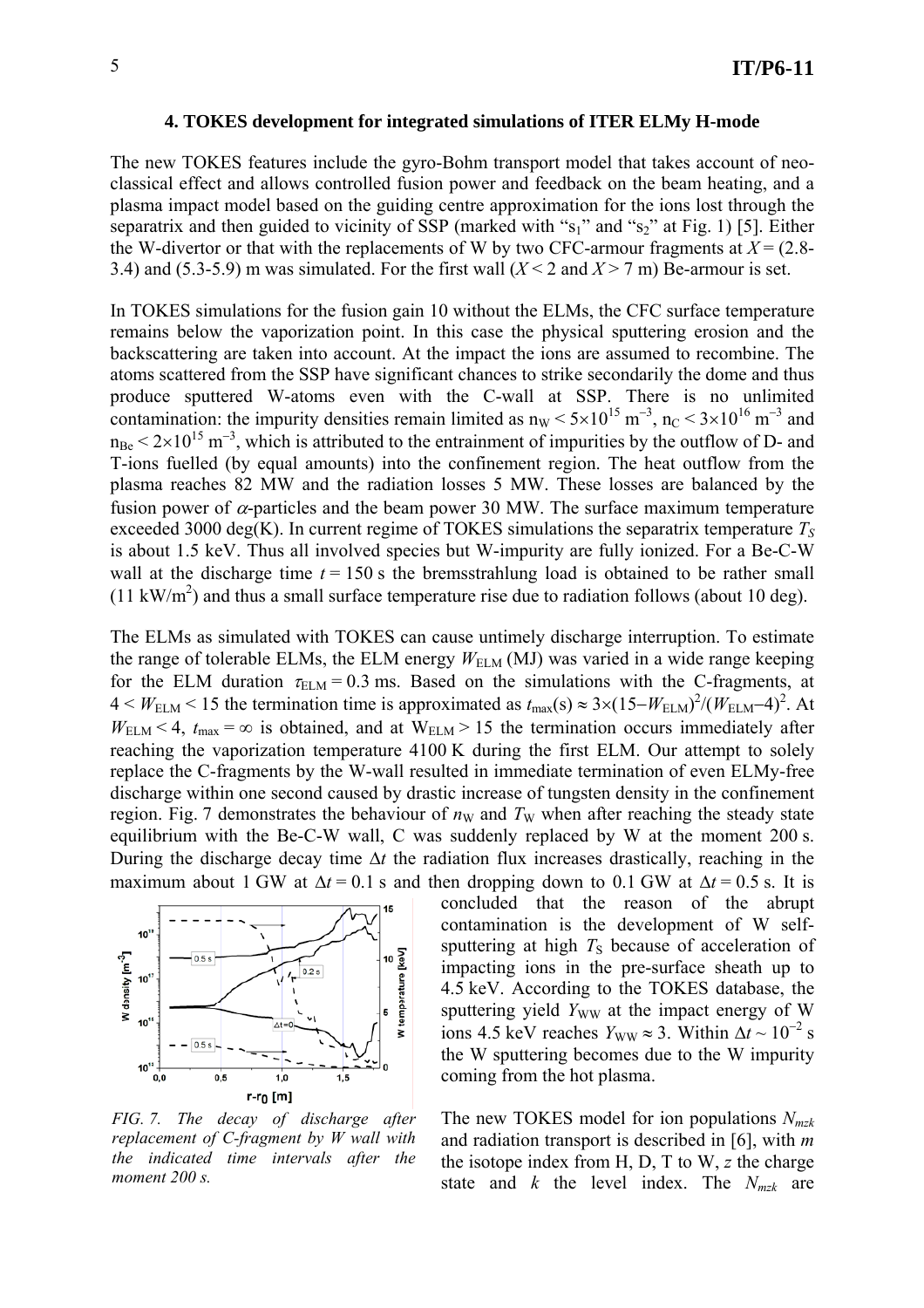calculated along with  $T_e$  and the transition rates among level energies  $E_{mzk}$ . The photon absorptions and emissions are described in terms of opacities, which are emission coefficients  $β$  and absorption coefficients κ' that include spontaneous and induced radiation. The database of TOKES contains also the oscillator strengths *fmzkk*′ and the transition frequencies <sup>ν</sup>*mzkk*′ for resonance excitations and <sup>ν</sup>*mzk* for the ionizations of atoms and ions by electron and photon collisions, which was collected using diverse sources and approximations. The ground state ionization potentials  $I_{nz} = E_{m,z+1,0} - E_{m,z,0}$  (with *n* the chemical number of isotope *m*) are available for all *m* and *z*, but only the frequencies of the transitions from ground state to excited states of neutral atoms  $(z = 0)$  are usually known. Therefore for ions  $(z > 0)$  the scaling laws [7] on the ratios *In*+*z*,*z*/*In*0 are applied along the isoelectronic sequences *n*−*z* = const. The atomic data on resonance transitions is taken from a free access database [8], but much is missing there even at  $z = 0$ . The lacking data of chemical numbers  $n'$  is obtained by some extrapolations from available numbers *n*. The complexity of atomic data prevents in reality direct multi-species self-consistent radiation transport simulations therefore in TOKES the data is reduced and approximated grouping the energy levels.

This radiation-population model is developed so far only for the confined plasma. As to the plasma dumped into SOL across the separatrix, it is still represented by fully ionized ions and their energies [6,9]. To the latter, the electron thermal energy proportionally to their charge state and the internal energy of plasma ions are added. The radiation losses from SOL are not yet implemented. An ion *m* impacting on the wall brings the full energy that contains a) the contribution of electrons, which the ion gains in reality when crossing the electric sheath in front of the wall, and b) the recombination contribution (because the ion internal energy would be released at the wall surface). The ions emerging in the SOL are grouped in some bunches, and a bunch is simulated in the guiding centre approximation. The passing times  $\tau_i$ through each triangle become available and then averaged ion densities  $\bar{n}$ , in each triangle. The atomic rays that cross the triangles are treated similarly, obtaining corresponding averaged parameters  $\overline{n}_a$  and  $\overline{T}_a$  required for the calculation of atom-ion interactions. In SOL the ionization and the charge-exchange processes are preliminary simulated prescribing the SOL plasma the temperature according to the ion energies, which allowed estimations of recycling at the high  $T<sub>S</sub>$ . Over the whole vessel the conservation of particle number for each kind *m*, energy and momentum is observed.

With the new models three benchmark calculations of full ITER H-mode ELM-free discharge have been performed for auxiliary heating by a 1 MeV D-beam of power 80, 96 and 144 MW



*FIG. 8. Radiation losses and plasma temperatures obtained with TOKES, 80 MW heating.* 

and fuelling by pellets simulated homogeneously spreading 1 eV D-atoms over the confinement region. The plasma shape was fixed and the fusion reaction switched off. With 80 MW heating the discharge terminated after 33 s because of increasing radiation losses. Fig. 7 demonstrates the evolution of radiation power and plasma temperature. The main losses are due to bremsstrahlung. In the end phase the beam is mainly stopped at the plasma periphery and cannot therefore prevent the radiation collapse. For 96 and 144 MW heating, after about 20 s a steady state is reached. Table 1 shows some results of the steady state discharges. BP is the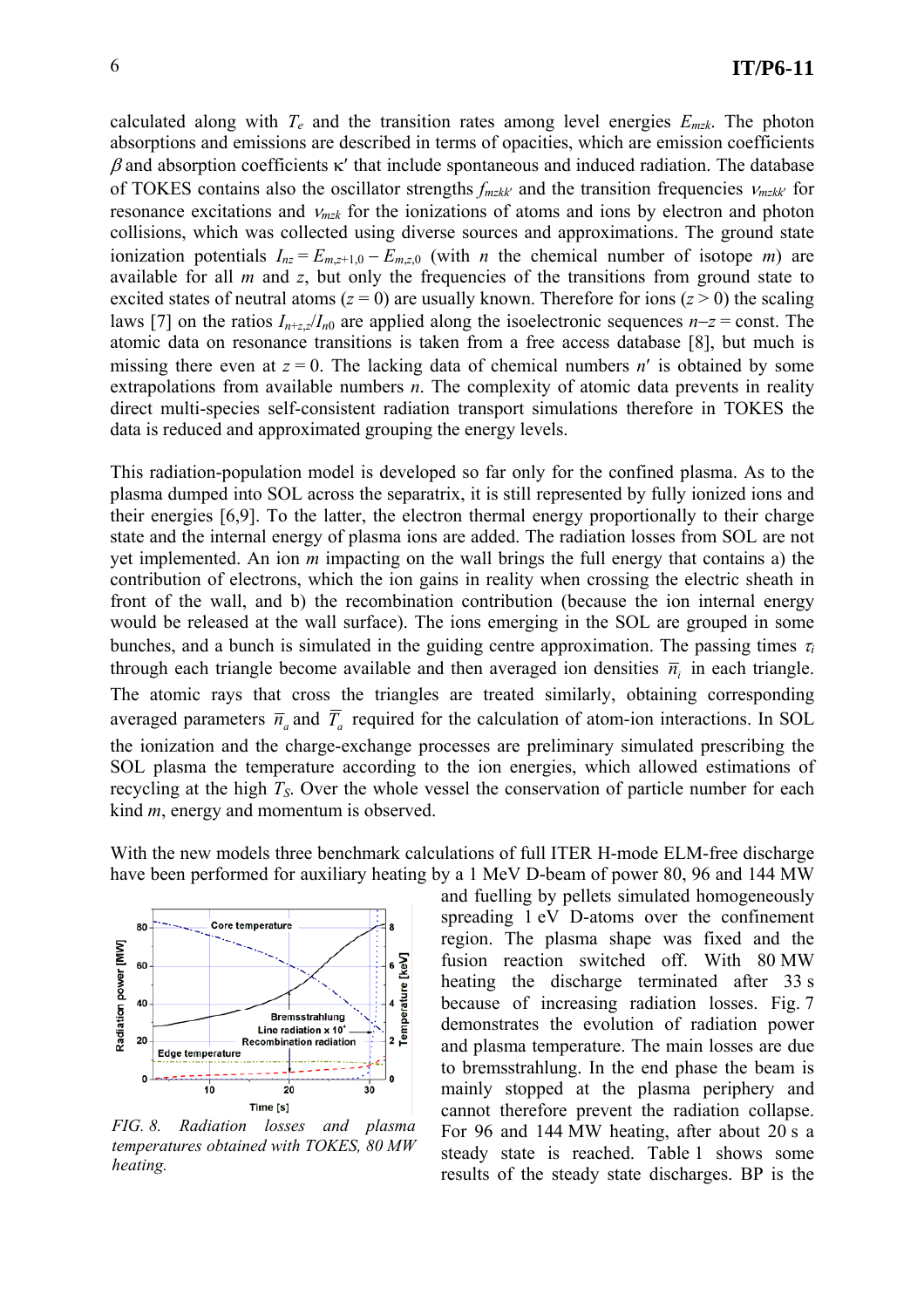beam power. Bremsstrahlung (B) always dominates over recombination (R)- and line (L) radiation.  $n_D$ ,  $T_{\text{core}}$  and  $T_{\text{edge}}$  are averaged over plasma volume. The edge temperature ( $T_{\text{edge}}$ ) is above 1 keV, which causes substantial impurity influxes by sputtering. The role of SOL in stopping of lost D-ions is small: their inflow  $(\Gamma_{\text{SOL}})$  is much larger than the atom outflow to the wall after charge-exchange collisions with SOL neutrals ( $\Delta\Gamma_{\text{SOL}}$ ).

| <b>BP</b> |           |           |   | $n_{\rm D}$           | $\frac{1}{2}$ core | $I_{\text{edge}}$ |                                             | $\Delta\Gamma_{\rm SOL/D}$ |           |
|-----------|-----------|-----------|---|-----------------------|--------------------|-------------------|---------------------------------------------|----------------------------|-----------|
| <b>MW</b> | <b>MW</b> | <b>MW</b> | W | $10^{20}$<br>$m^{-3}$ | keV                | keV               | $\frac{1}{10^{20} s^{-1}}$<br>$\sigma^{-1}$ |                            | $\sim$ -1 |
| 96        |           |           |   |                       |                    |                   | 103                                         |                            |           |
|           |           |           |   | 0.65                  |                    |                   | 103                                         | 0.06                       |           |

 **Table 1: Calculated steady state parameters of deuterium species** 

Besides the plasma issues, in TOKES the poloidal field (PF) in the entire vessel is essential, because it determines at each time step the shape of confined plasma. PF is described with the poloidal magnetic flux  $w(\mathbf{p})$ , where the point  $\mathbf{p} = (r,z)$ , with *r* and *z* major cylindrical coordinates. The PF coil currents  $I_n$  are obtained using the plasma currents  $I_i$ . It is to note that if  $I_n$  would be fixed but  $I_i$  not, the plasma boundary can touch the wall in a few time steps, which is not desirable. Therefore to keep the plasma off the wall the updating of  $I_n$  is dynamically done [10]. The following control scheme is implemented: 1) fixed positions  $\mathbf{p}_{x0}$ and  $\mathbf{p}_{x1}$  for two x-points are chosen as expected in ITER; 2) the confined plasma is bounded by the separatrix magnetic surface  $w(\mathbf{p}) = w_{x0} = w(\mathbf{p}_{x0})$ ; 3) another separatrix  $w(\mathbf{p}) = w_{x1} \equiv w(\mathbf{p}_{x1})$  locates outside the plasma and a small difference  $\Delta w = w_{x0} - w_{x1}$  is fixed; 4) some fixed positions **p***cj* for several points near the vessel surface are chosen where the plasma can touch the wall most probably; 5) the point  $\mathbf{p}_{c,max}$  of maximum value of  $w(\mathbf{p}_{c})$ obtained with the available  $I_i$  and previous  $I_n$  is used for calculation of new  $I_n$  from the condition  $w(\mathbf{p}_{imax}) = w_{x1}$ . Thus the code tries to keep the outer separatrix  $w(\mathbf{p}) = w_{x1}$  near the wall and therefore the plasma at some distance from the wall.

Here the evaluation by TOKES of the currents  $I_n$  at total plasma current 15 MA is demonstrated, assuming the plasma conductivity  $\sigma(w)$  be linearly dependent on *w* (the bootstrap current is ignored). At fixed  $\mathbf{p}_{xm}$ ,  $\mathbf{p}_{cj}$  and  $\mathbf{P}_{n}$ , the ratio  $h = \sigma(w_{max})/\sigma(w_{x0})$  determines the state completely. In Figs. 9 to 12 the calculated plasma configurations at different plasma current profiles are shown. As we see, the separatrix that crosses the x-point  $x_0$  always locates not appropriately in the outer divertor leg Therefore additional PF coil near the divertor leg is necessary for the required shift of SSP.